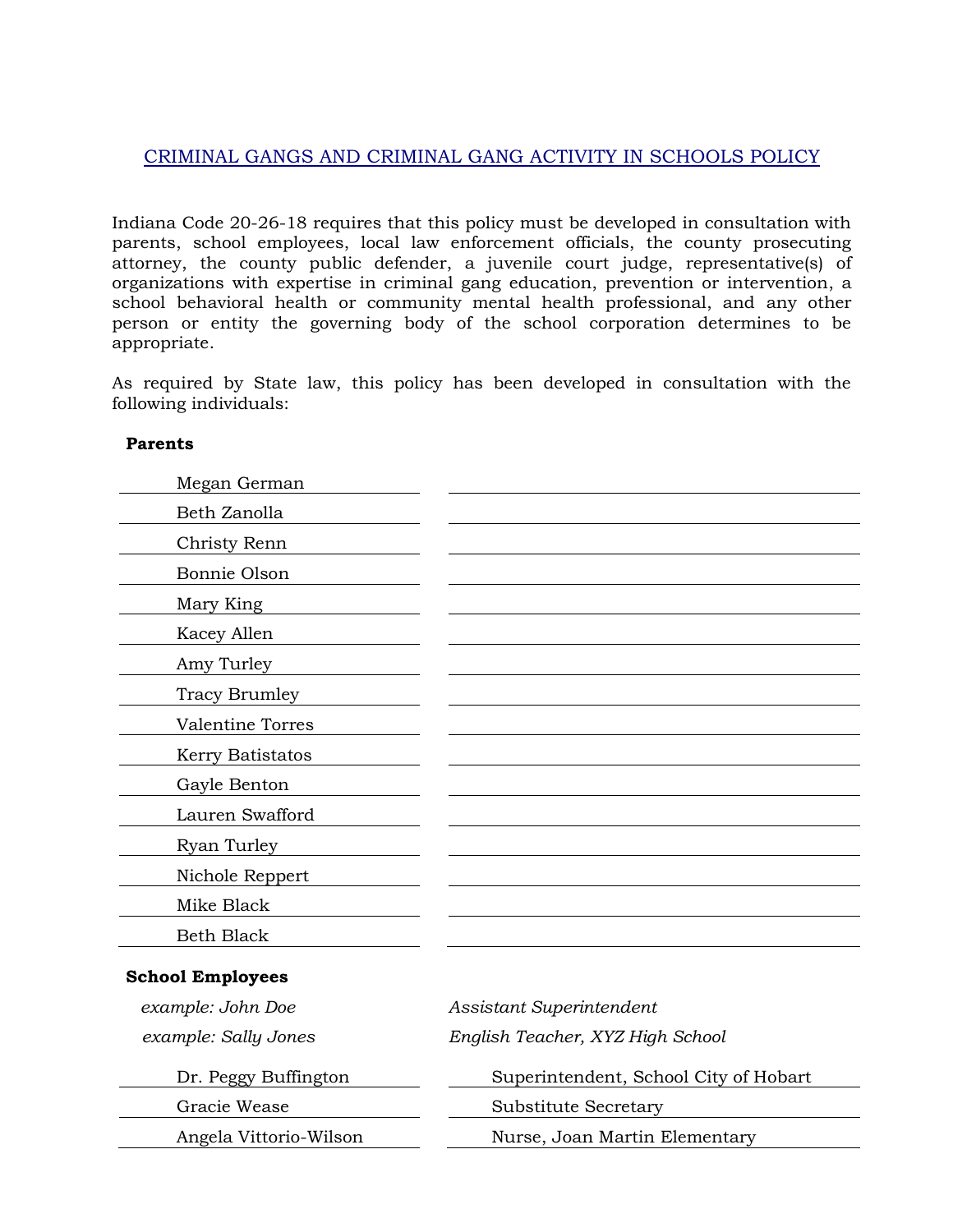| Edith McGuire          | Recreation Aide, Joan Martin Elementary   |
|------------------------|-------------------------------------------|
| <b>Heather Paulson</b> | Teacher, Joan Martin Elementary           |
| Haylee Wilson          | Teacher, Ridge View Elementary            |
| Michelle Spicer        | Teacher, Ridge View Elementary            |
| Beverly Crouch         | Interventionist, Joan Martin Elementary   |
| Christine Duggan       | Benefits Specialist, Administration Bldg. |
| Lori Anderson          | Asst. Principal, Joan Martin Elementary   |
| Kari Roach             | Teacher, Hobart High School               |
| Elizabeth Slough       | Teacher, Hobart High School               |
| Crystal South          | Teacher, Hobart High School               |
| Mathew McKee           | Dean of Students, Hobart Middle School    |
| Jacob Rodriguez        | Assistant Principal, Hobart High School   |
| Ty Artherhults         | Teacher, Hobart High School               |
| Colleen Newell         | Assistant Principal, Hobart High School   |
| <b>Jack Grennes</b>    | Teacher, Hobart High School               |
| Larry Juzwicki         | Director of School Safety                 |
| Greg Bialata           | Director of Transportation & Safety       |

**[NOTE: It is recommended that the number of parents be the same as the number of employees.]**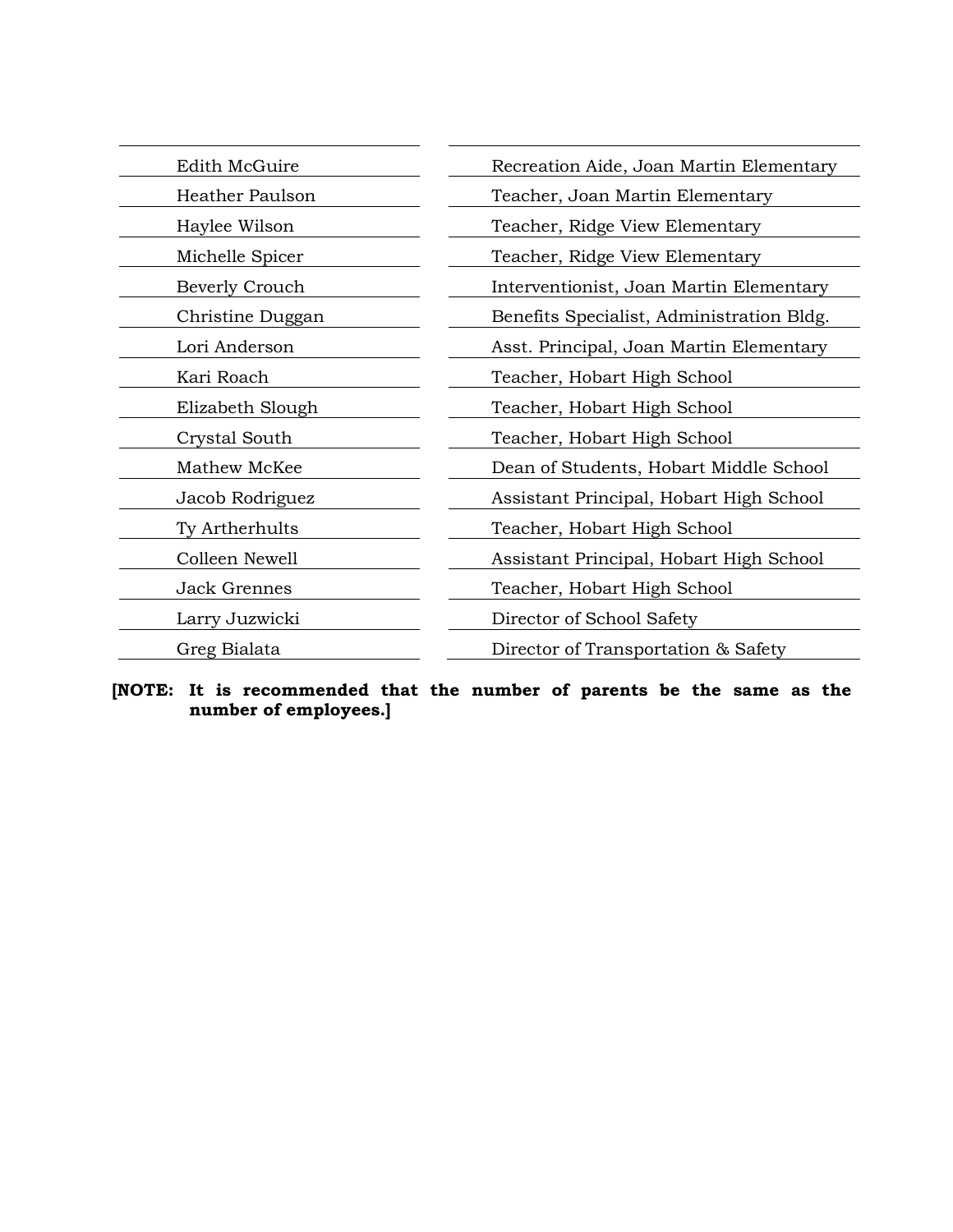| <b>Local Law Enforcement Officials</b>                                  |                                                                                |
|-------------------------------------------------------------------------|--------------------------------------------------------------------------------|
| Ed Strbjak                                                              | Lieutenant, Munster Police Department                                          |
| Geraldine Giglio                                                        | Director, Lake County Juvenile Detention<br><b>Services</b>                    |
| <b>County Prosecuting Attorney</b>                                      |                                                                                |
| Kathleen Guzek                                                          | 2293 N. Main St., Building B, 1 <sup>st</sup> Floor,<br>Crown Point, IN 46307  |
| Peter Villarreal                                                        | 2293 N. Main St., Building B, 1st Floor,<br>Crown Point, IN 46307              |
| <b>County Public Defender</b>                                           |                                                                                |
| (name)                                                                  | (address)                                                                      |
| Juvenile Court Judge                                                    |                                                                                |
| Diane Weiss Bradley                                                     | Chief Probation Officer, Juvenile Court                                        |
| prevention or intervention                                              | Representatives of organizations with expertise in criminal gang education,    |
| (name)                                                                  | (organization)                                                                 |
| (name)                                                                  | (organization)                                                                 |
| <b>School Behavioral Health or Community Mental Health Professional</b> |                                                                                |
| Karen Doyle                                                             | LRE Facilitator, Northwest Indiana Special<br><b>Education Cooperative</b>     |
| Karli Urban                                                             | Home School Coordinator                                                        |
| <b>Sherry Finnerty</b>                                                  | Home School Coordinator                                                        |
| Charlene Zager                                                          | Home School Coordinator                                                        |
| Peggy Orchard                                                           | Counselor                                                                      |
| <b>Others</b>                                                           |                                                                                |
| example: Mary Smith                                                     | President, ABC Middle School PTA                                               |
| example: Joe Dokes                                                      | Executive Director Anytown Area Medical Ctr.                                   |
| Scott Tokach                                                            | District Director of School Security, Lake<br><b>Station Community Schools</b> |
| Steve Tripenfeldas                                                      | Assistant Superintendent, School Town of<br>Munster                            |
| Cynthia Scroggins                                                       | Title IX Contact, School City of Whiting                                       |
|                                                                         |                                                                                |